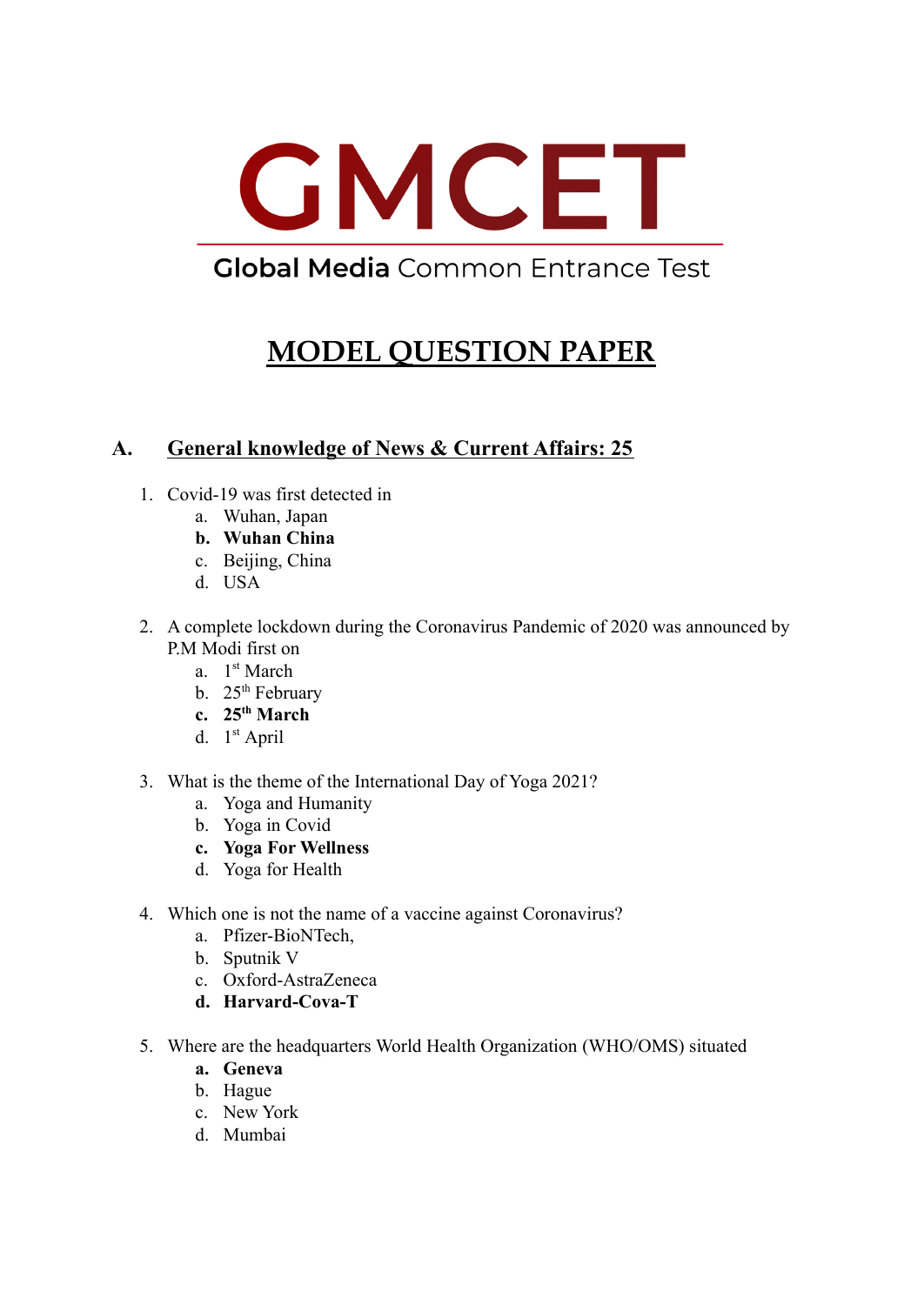- 6. Where is the National Stock Exchange
	- a. Chennai
	- b. New Delhi
	- **c. Mumbai**
	- d. Bangalore
- 7. What does GST stand for?
	- a. Goods and Sales Tax
	- **b. Goods and Services Tax**
	- c. General Sales Transaction
	- d. Goods sold tax
- 8. Which period is would be regarded as a financial year?
	- a. March 31, 2020 to March 30, 2021
	- b. January 1, 2021 to December 31, 2021
	- c. March 1, 2020- March 1, 2021
	- **d. April 1, 2020 to March 31, 2021**
- 9. Union Budget is always presented first in
	- **a. The Lok Sabha**
	- b. The Rajya Sabha
	- c. Joint session of the Parliament
	- d. Meeting of the Union Cabinet
- 10. Which Indian state announced that it would be the first to implement the National Education Policy (NEP) 2020?
	- a. Madhya Pradesh
	- **b. Karnataka**
	- c. Gujarat
	- d. Uttar Pradesh
- 11. Who was the first woman President of Indian National Congress?
	- **a. Annie Besant**
	- b. Kamala Nehru
	- c. Sarojini Naidu
	- d. Indira Gandhi
- 12. What is the currency of France?
	- a. French Dollar
	- **b. Euro**
	- c. French Pound
	- d. Franc
- 13. Where is Burj-Al-Khalifah Located
	- a. Saudi Arabia
	- b. Bahrain
	- c. Palestine
	- **d. United Arab Emirates**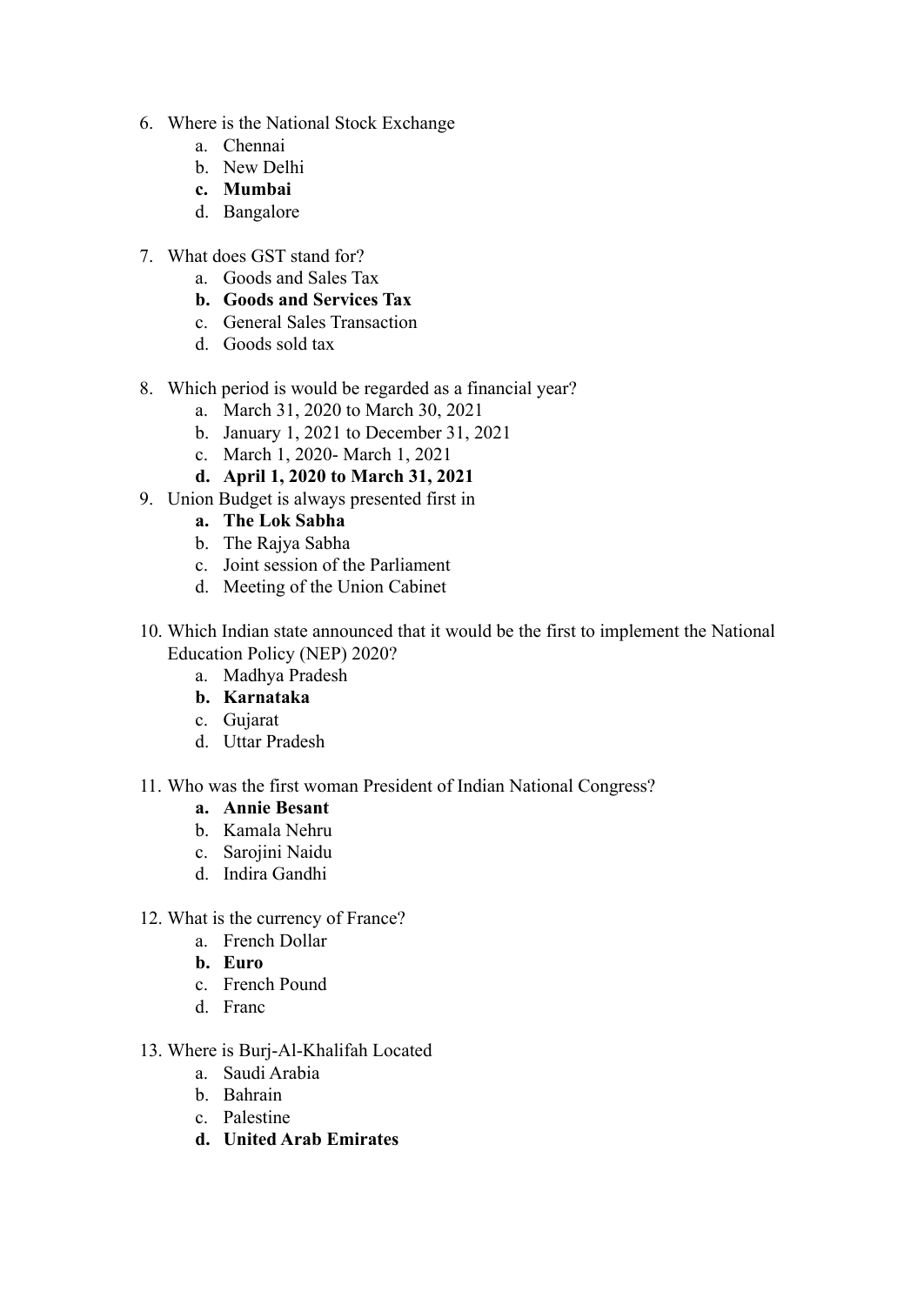- 14. Which Indian Athlete has been known as the 'Flying Sikh'?
	- a. Harbhajan Singh
	- b. Dalip Singh
	- **c. Milkha Singh**
	- d. PV Sindhu
- 15. Who has written 'Anandmath'?
	- a. Rabindranath Tagore
	- b. Sarat Chandra Chattopadhyay
	- c. Swami Vivekananda
	- **d. Bankim Chandra Chattopadhyay**
- 16. What is the name of Barak Obama's book?
	- a. Inside the White House
	- **b. A Promised Land**
	- c. I was the President
	- d. Becoming
- 17. Which Viceroy passed the Vernacular Press Act and the Arms Act of 1878?
	- a. Lord Mayo
	- b. Lord Dalhousie
	- c. Lord Hardinge
	- **d. Lord Lytton**
- 18. When was the Non-Cooperation Movement got momentum under the leadership of Mahatma Gandhi and the Indian National Congress?
	- **a. 1920-1922**
	- b. 1922-1924
	- c. 1987-1989
	- d. 1990-1992
- 19. Khilafat Movement was organised by
	- a. Jinnah
	- b. Maulana Abul Kalam Azad
	- **c. C. Ali Brothers**
	- d. D. Agha Khan
- 20. Who is the President of Bharatiya Janata Party (BJP)?
	- a. Rajnath Singh
	- **b. Jagat Prakash Nadda**
	- c. Narendra Modi
	- d. Amit Shah
- 21. Which Chief Minister took oath for the third time on 5 May, 2021?
	- a. Arvind Kejriwal
	- b. M.K Stalin
	- c. Himanta Biswa Sarma
	- **d. Mamata Banerjee**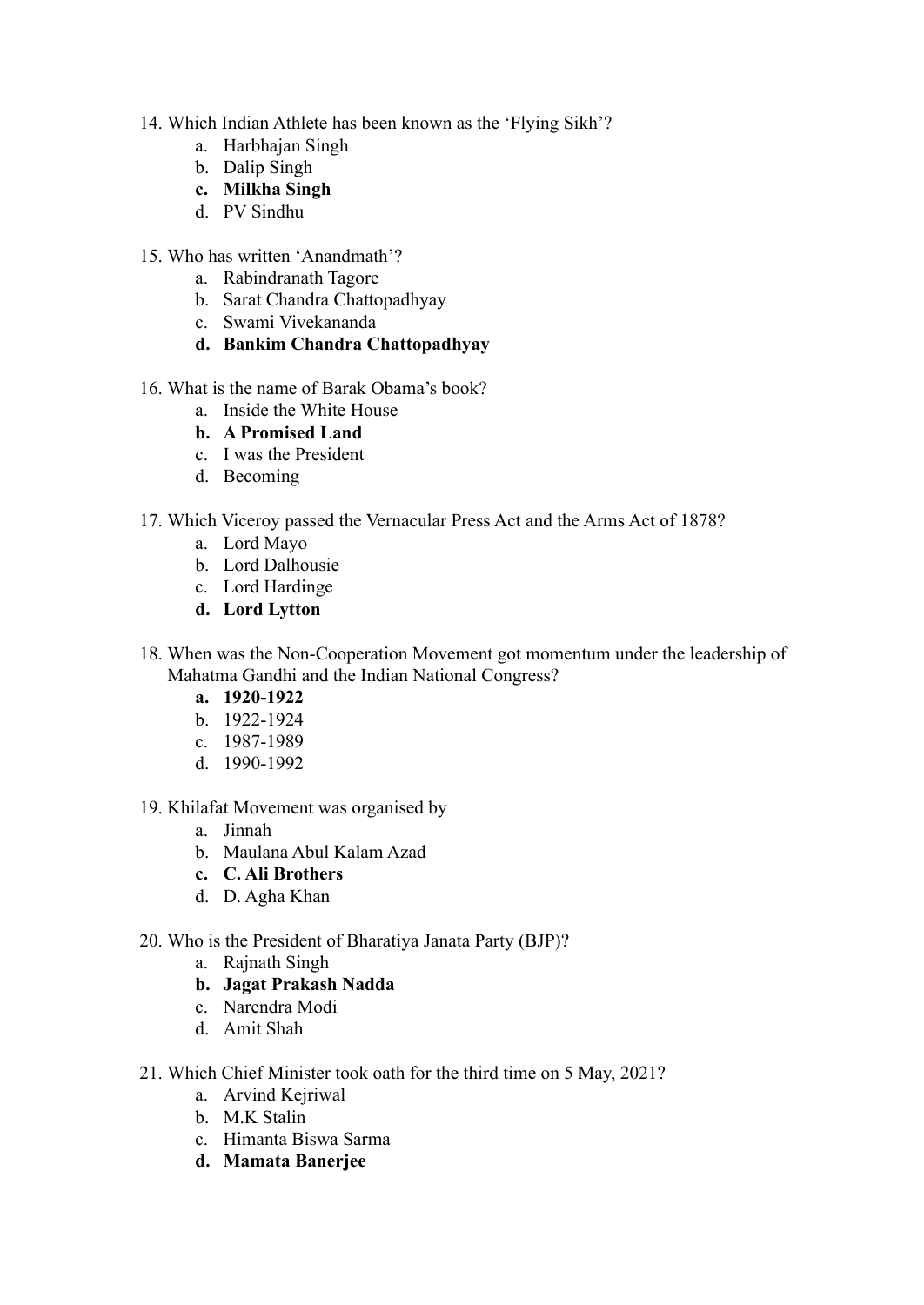- 22. How many seats does BJP have in the 17th Lok Sabha
	- a. 310
	- b. 350
	- **c. 303**
	- d. 313
- 23. Who is the current Chief Justice of India?
	- a. Nuthalapati Venkata Ramana
	- b. Sharad Arvind Bobde
	- c. Ranjan Gogoi
	- d. None of these

## 24. Which Indian **cricketers did not announce their retirement in 2020**

- a. MS Dhoni
- b. Suresh Raina
- c. Irfan Pathan
- **d. Yuvraj Singh**
- 25. Who is the President of the USA?
	- a. Donald Trump
	- **b. Joe Biden**
	- c. Barak Obama
	- d. Boris Johnson

## **B. Brands & Brand Communications Basic Knowledge: 25**

- 1. "Jod jo tootega nahin" tagline is related with \_\_\_\_\_\_
	- a. M-Seal
	- b. Fevikwik
	- **c. Fevicol**
	- d. Ambuja cement
- 2. Which company is represented by this logo?



- a. Volkswagen
- **b. BMW**
- c. Mercedes Benz
- d. Chevrolet
- 3. What is the tagline of Nike?
	- **a. Just Do It**
	- b. Think Different
	- c. Because You're Worth It
	- d. Impossible is Nothing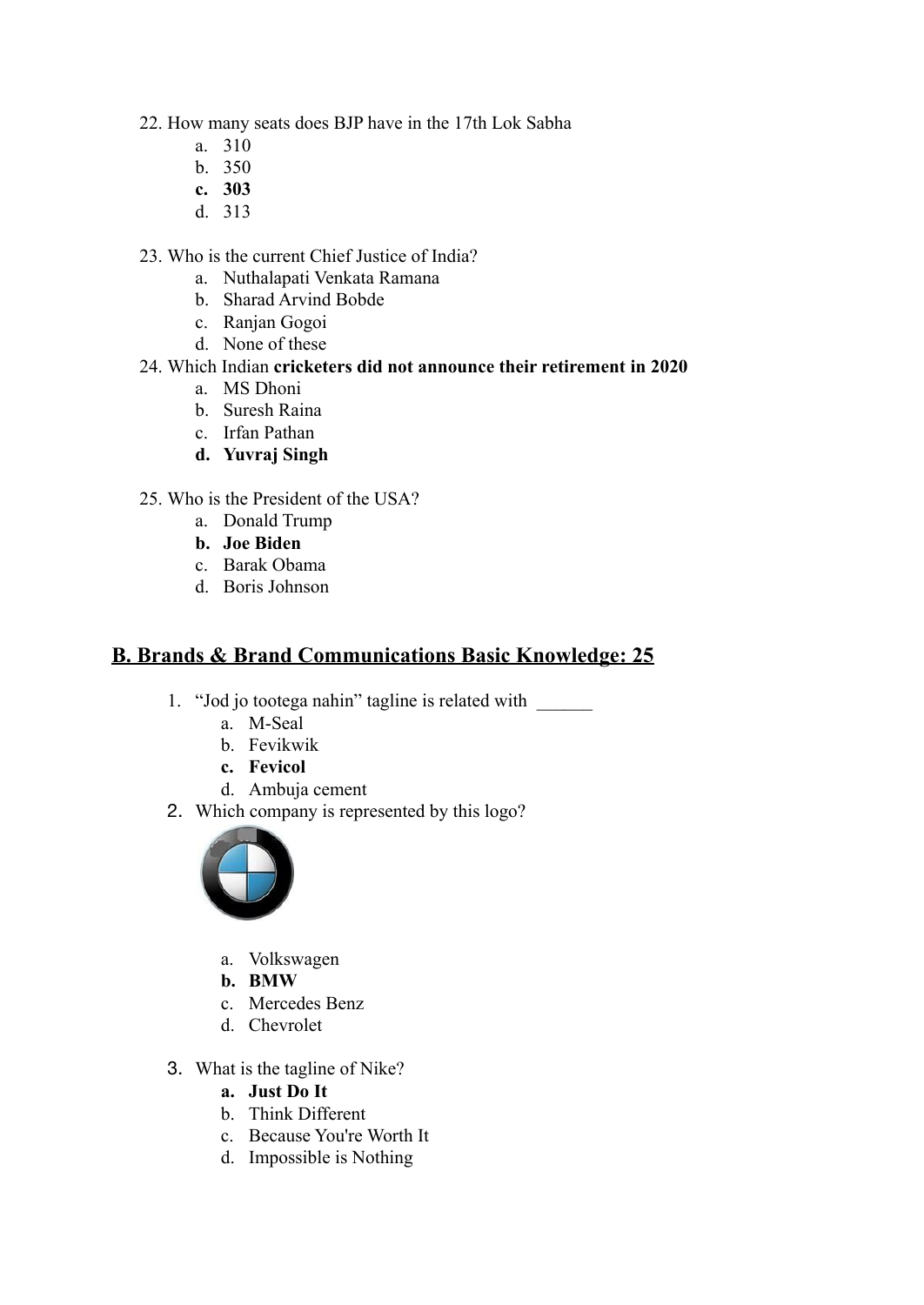- 4. Which one is not a Japanese brand?
	- a. Samsung
	- b. Hyundai
	- c. Toyota
	- d. Lego
- 5. Which of these represents the logo of WHO?





- d.
- 6. Which brand does not have red in its Logo colour scheme?
	- a. Bharti Airtel
	- b. Jio
	- c. CocaCola
	- **d. Samsung**
- 7. With which company is Sundar Pichai associated?
	- a. Amazon
	- b. Microsoft
	- **c. Google**
	- d. Yahoo
- 8. Lava International is a mobile phone company based in
	- a. China
	- b. South Korea
	- c. Taiwan
	- **d. India**
- 9. ………………………..is a paid form of mass media communication that attempts to promote sales, persuade audiences and build a positive attitude towards a product or company.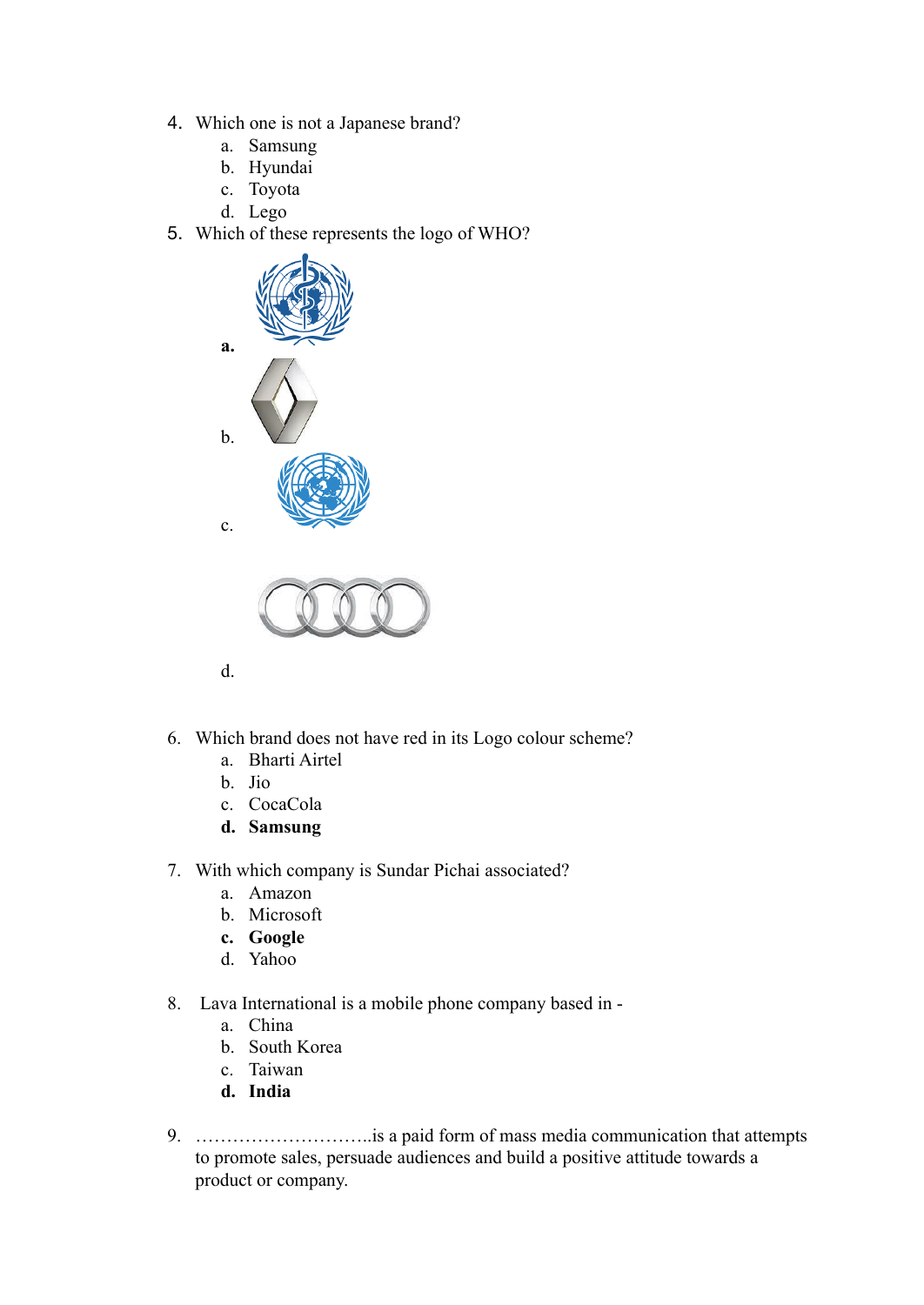## **a. Advertising**

- b. News bulletin
- c. Facebook Message
- d. Blogs

10. Which one is not an airlines company?

- a. Spicejet
- b. Vistara
- c. Indigo
- **d. Purple**
- 11. …………….. Advertising is the most expensive form of advertising.
	- a. Radio
	- b. Newspaper
	- c. Digital
	- **d. Television**

**e.**

- 12.Which social network is considered the most popular for social media marketing?
	- a. Twitter
	- **b. Facebook**
	- c. Linkedin
	- d. Whatsapp
- 13. Which of the following is an important aspect of creating blogs and posting content on social media?
	- a. Using a witty user name
	- b. Posting regular content
	- c. Socialedia Optimization
	- **d. All of the above**
- 14. Which celebrity has the most followers on Instagram?
	- **a. Cristiano Ronaldo**
	- b. Dwayne 'The Rock' Johnson
	- c. Kylie Jenner
	- d. Lionel Messi
- 15. What are some examples of digital marketing?
	- a. Social Media Marketing
	- b. Search Engine Marketing
	- c. Search Engine Optimisation
	- **d. All of the above**
- 16. Which Ministry is associated with the new Social Media Rules notified in 2021?
	- a. Ministry of Home Affairs
	- **b. Ministry of Electronics & Information Technology**
	- c. Ministry of External Affairs
	- d. Ministry of Science and Technology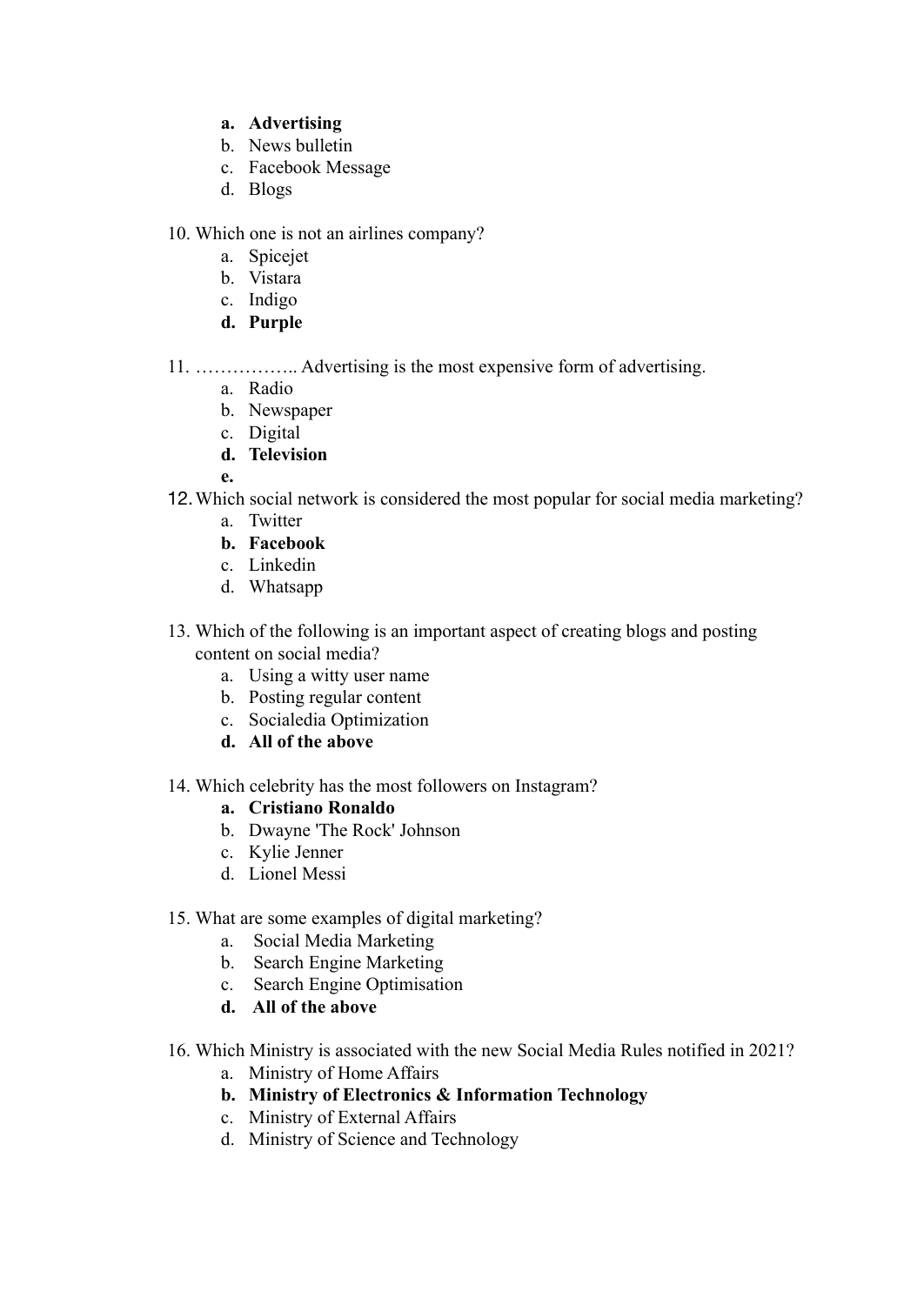- 17. Which social media giant has delayed the implementation of a new privacy policy by 3 months?
	- a. TikTok
	- **b. WhatsApp**
	- c. Instagram
	- d. Twitter
- 18. Which Bollywood personality has launched an online platform called 'Pravasi Rojgar' to help migrants find job opportunities?
	- a. Nana Patekar
	- b. Nawazuddin Siddiqui
	- **c. Sonu Sood**
	- d. Amitabh Bachchan
- 19. Which online multi-media content and events company that produces news as well is led by journalist Barkha Dutt?
	- **a. Mojo Story**
	- b. Alt News
	- c. The Quint
	- d. The Wire
- 20. Who plays the lead protagonist in Aarya, an Indian Hindi-language crime drama web series
	- **a. Sushmita Sen**
	- b. Manoj Bajpayee
	- c. Pankaj Mishra
	- d. Ali Fazal
- 21. Which Social media platform started 'Hashtags'
	- **a. Twitter**
	- b. Facebook
	- c. Whatsapp
	- d. Youtube
- 22. You are writing a message on Twitter; What is the maximum number of characters you can use?
	- **a. 120**
	- b. 80
	- c. 250
	- d. 350
- 23. Who is Mark Zuckerberg?
	- a. Founder of Youtube
	- b. Founder of Instagram
	- **c. Founder of Facebook**
	- d. Founder of Social Media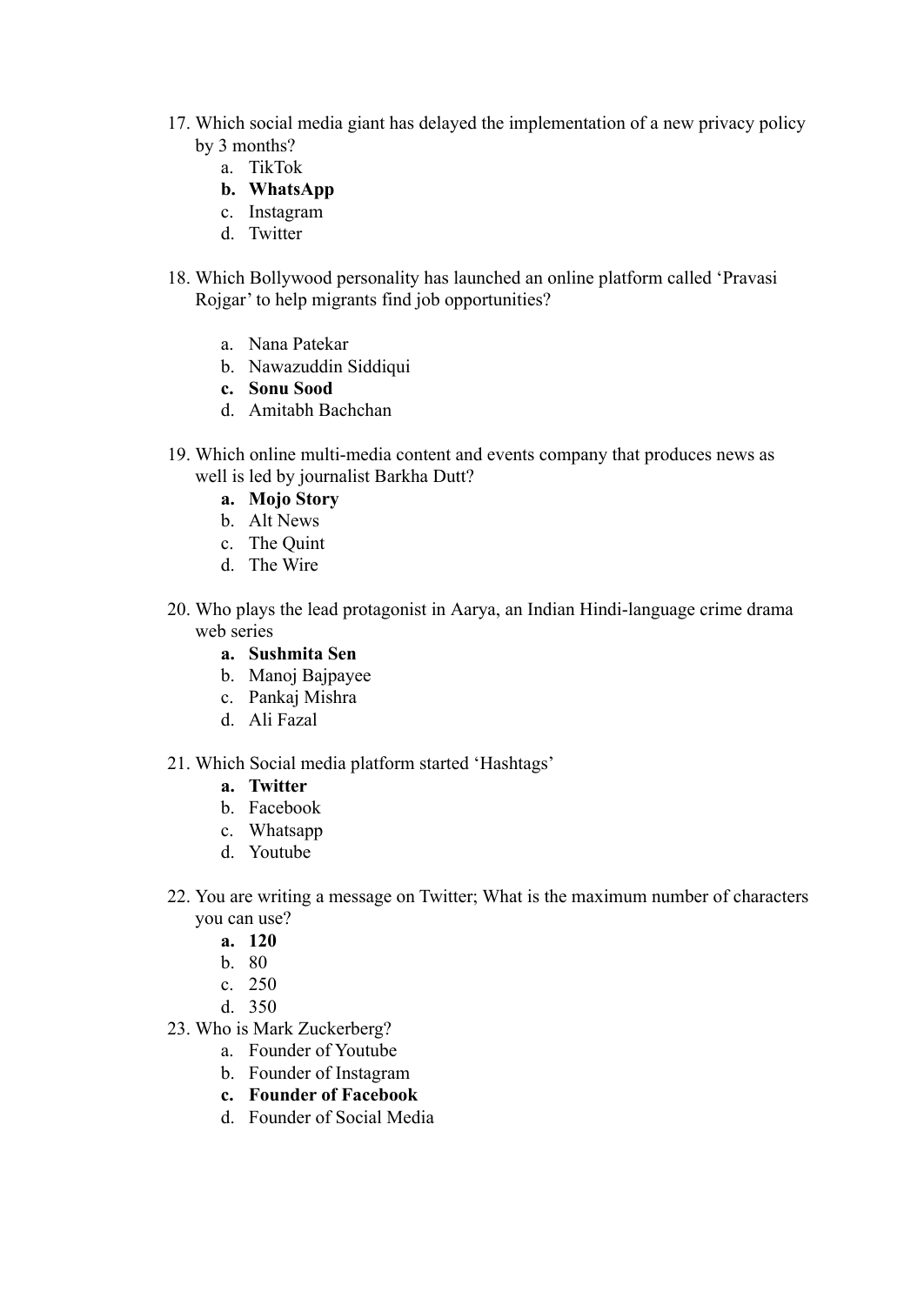- 24. Internet memes are?
	- a. an idea, behavior, style, or usage that spreads from person to person within a culture
	- b. unit of cultural information spread by imitation
	- c. a cultural item that is transmitted by repetition and replication in a manner analogous to the biological transmission of genes
	- **d. all of these**
- 25. Resolution of an image describes:
	- a. The Quality of the image
	- b. The clarity of an image
	- **c. The size of the image in pixels**
	- d. Color and Contrast of the image

## **C. Entertainment Media Knowledge: 25**

- 1. Which films won the National Award in Best Hindi Film category for 2020?
	- a. Chhichhore
	- b. Thappad
	- c. Tanhaji
	- d. Manikarnika
- 2. What is the meaning of Prime Time TV?
	- **a. Evening Time slot**
	- b. Morning Time slot
	- c. Mid-day Time slot
	- d. Weekend slots
- 3. National Geographic TV Channel is a/an:
	- a. National channel
	- **b. Infotainment Channel**
	- c. News Channel
	- d. Sports Channel
- 4. Government control over the media is known as:
	- a. Media Trial
	- **b. Censorship**
	- c. Independence
	- d. Emergency
- 5. Who directed the film Sholay?
	- a. Anubhav Sinha
	- b. Sanjeev Kumar
	- **c. Ramesh Sippy**
	- d. Sanjay Leela Bansali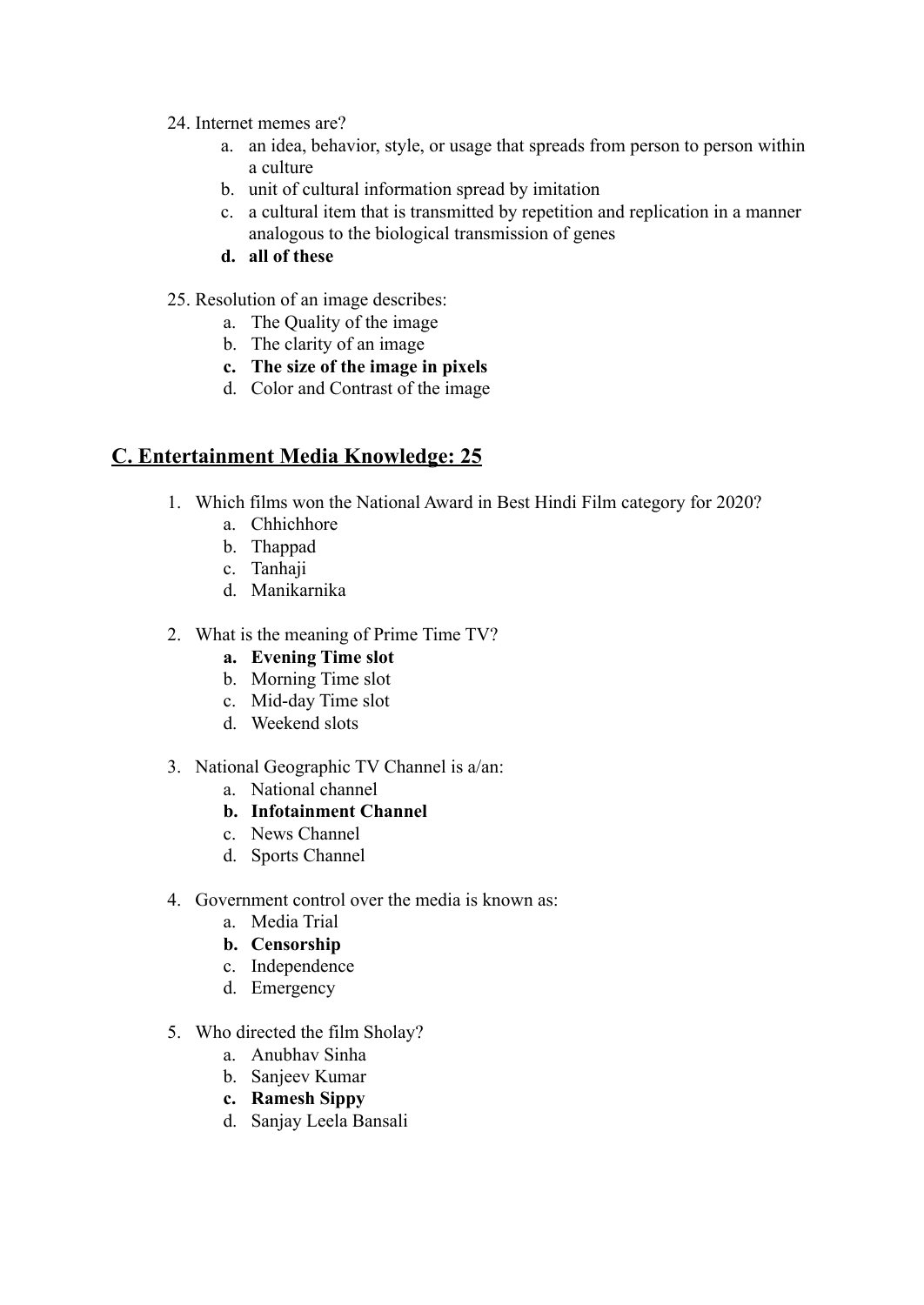- 6. The late Bollywood actor Irrfan Khan, had won National award for which movie?
	- a. Lunch Box
	- **b. Paan Singh Tomar**
	- c. Life of Pi
	- d. Haidar
- 7. Which celebrity has been the brand ambassador for India's Polio Eradication Campaign since 2002?
	- a. Sachin Tendulkar
	- **b. Amitabh Bachchan**
	- c. Priyanka Chopra
	- d. Shahrukh Khan
- 8. Which of the following cities was not the name of the characters in the famous Spanish crime drama series
	- **a. Sydney**
	- b. Tokyo
	- c. Berlin
	- d. Nairobi
- 9. The newspaper advertising has a life span of:
	- **a. One day**
	- b. 10 days
	- c. Two months
	- d. One year
- 10. Which actor was known as 'Virus' in a famous Rajkumar Hirani film?
	- a. Paresh Rawal
	- b. Nawazuddin Siddiqi
	- c. R. Madhavan
	- d. Boman Irani
- 11. Which biopic film is not based on sports
	- **a. Shahid**
	- b. Budhia Singh Born to Run
	- c. Dangal
	- d. Paan Singh Tomar
- 12. Where was the first cinema demonstrated in India?
	- a. Hindi Theatre at Kolkata
	- **b. Bombay (Now Mumbai) at Watkins Hotel**
	- c. New Delhi
	- d. Bangalore
- 13. Radio was devised by an Italian inventor named as?
	- a. Sir Josip Belusic
	- b. Sir Benjamin Franklin
	- c. Sir Martin Cooper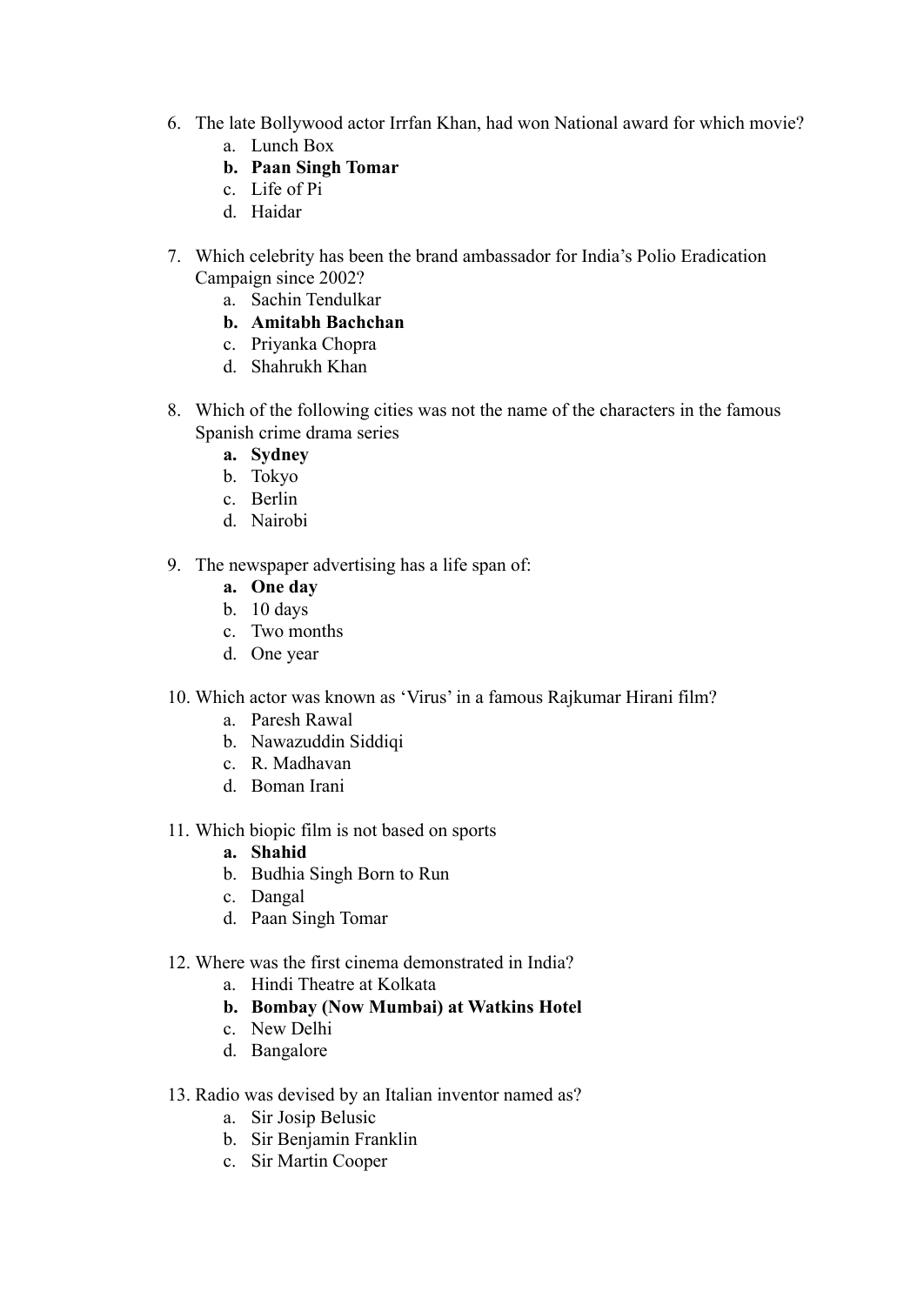#### **d. Sir Guglielmo Marconi**

- 14. Which traditional medium do people prefer to listen to during driving?
	- **a. Radio**
	- b. TV
	- c. Magazine
	- d. Newspaper

#### 15. Which one is not a Sports TV channel?

- a. Ten
	- b. ESPN
	- c. Sky
	- **d. Boomerang**
- 16. Which films was selected as India's official entry to Oscars 2021?
	- **a. Jallikattu**
	- b. Shakumtala Devi
	- c. Chhapaak
	- d. Chhalaang
- 17. La Tomatina, a Spanish festival was recently seen in which film?
	- a. Gully Cricket
	- b. Race 3
	- c. Zero
	- **d. Zindagi Na Milegi Dobara**
- 18. Which film was the latest in the Avengers series?
	- a. Age of Ultron
	- **b. Endgame**
	- c. Game over
	- d. Infinity War
- 19. TRP is related to:
	- **a. Television**
	- b. Radio
	- c. Magazine
	- d. Press
- 20. What does AIR stand for?
	- a. All India Radio
	- b. All Indian Radio
	- c. Audio in Radio
	- d. None of these
- 21. Which one is not the name of a newspaper?
	- a. The Telegraph
	- b. Asian Age
	- **c. Indian Age Times**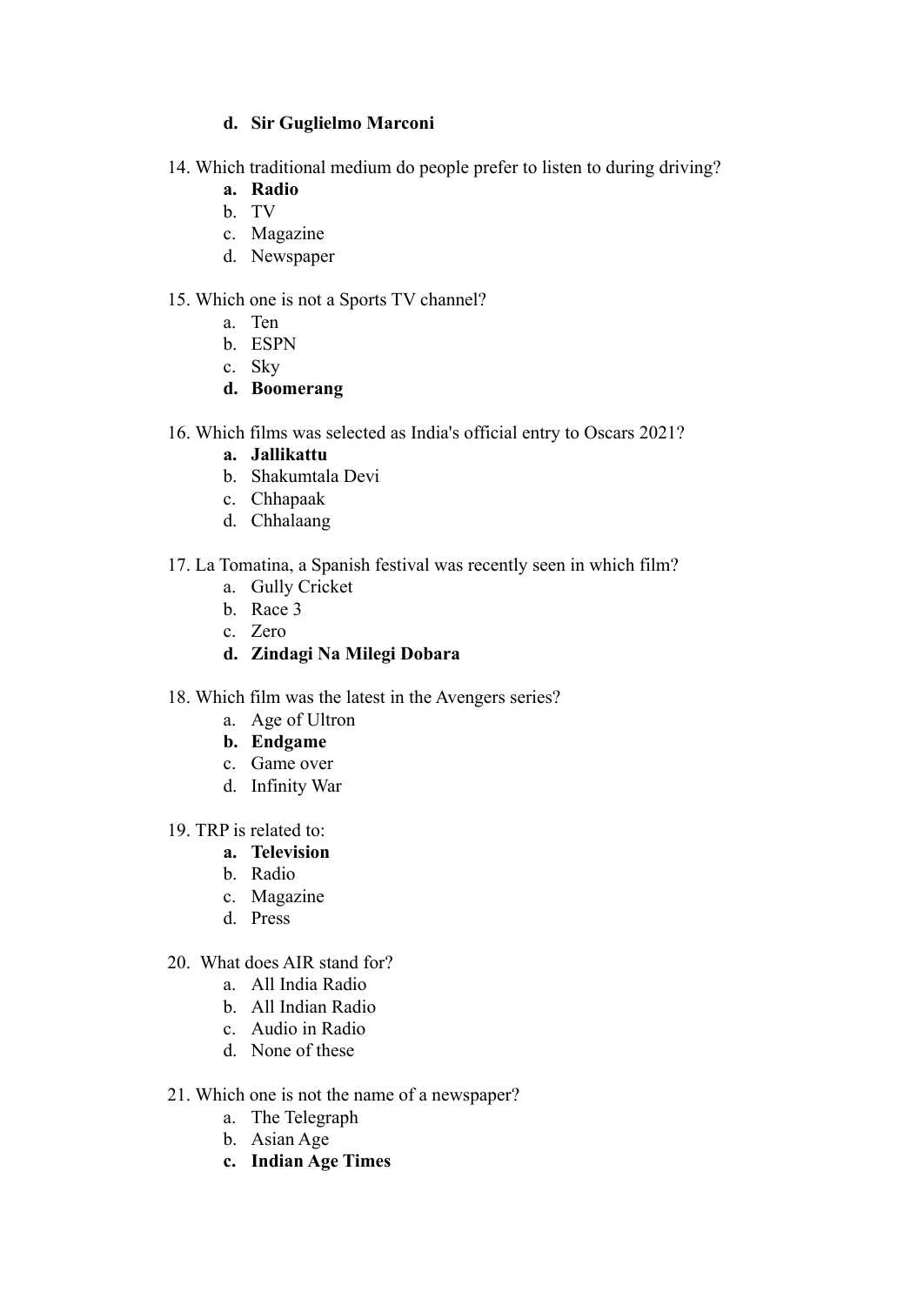- d. The Pioneer
- 22. Pick the odd one out:
	- a. Ravish Kumar
	- b. Sudhir Chaudhary
	- c. Sweta Singh
	- **d. Rajeev Masand**

#### 23. Which one is not an OTT platform?

- a. Netflix
- b. Hotstar
- c. Star
- d. Amazon Prime Video
- 24. Name a popular MTV youth show.
	- **a. Roadies**
	- b. Aspirants
	- c. Tripling
	- d. Little Things
- 25. Pick the odd one out?
	- a. Breathe: Into the Shadows
	- **b. Panchayat**
	- c. Sacred Games
	- d. The Family Man

## **D. English Knowledge & IQ : 25**

- 1. Flow: River; Stagnant:?
	- **e. Pool**
	- f. Stream
	- g. Rain
	- h. Waterfall
- 2. If in a certain code, LIMCA is written as 'HJLDZ', Which of the following words would be written as 'IFWJBP'?
	- **a. Sydney**
	- b. Mexico
	- c. Apricot
	- d. Gelatin
- 3. QPO, NML, KJI, \_\_\_\_\_, EDC
	- **a. HGF**
	- b. CAB
	- c. JKM
	- d. GHD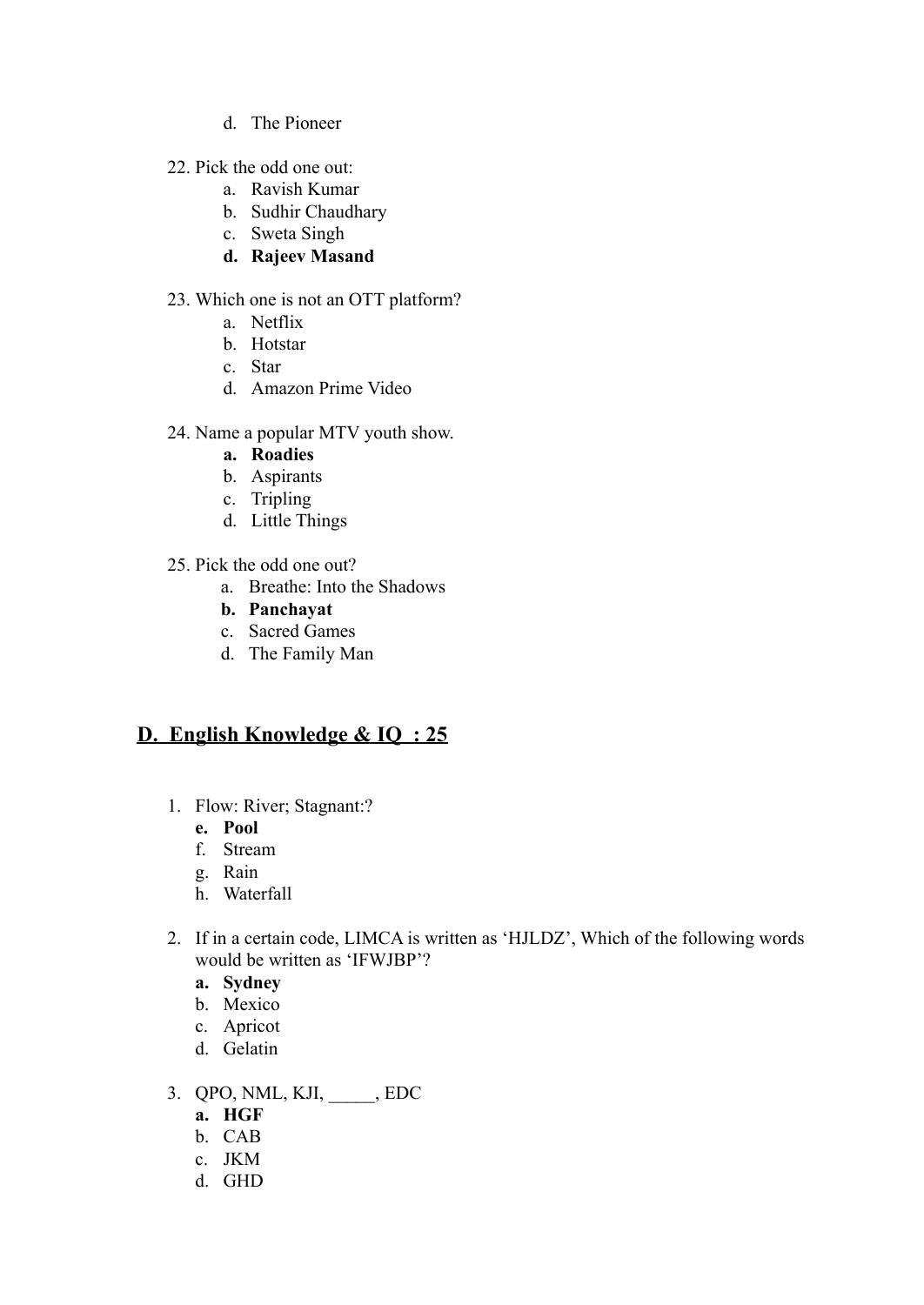- 4. SOUND: CACOPHONY
	- a. speech: oration
	- b. touch: massage
	- **c. smell: stench**
	- d. taste: style

#### 5. SCISSORS:CLOTH;

- **a. Axe: Wood**
- b. Stone: Grinder
- c. Knife: Stone
- d. Gun: Hunt
- 6. Statement 1: John runs faster than George; Statement 2: Tom runs faster than John Statement 3: George runs faster than Tom If statement 1 and statement 2 are true, statement 3 will be
	- a. true
	- **b. false**
	- c. uncertain
	- d. None of the above
- 7. If CAT is coded as PATC, JOY is coded as POYJ; similarly the word WING will be coded as
	- a. PIGNW
	- **b. PINGW**
	- c. PGNIW
	- d. PIWGN
- 8. Add one letter ( from the choices) to make new word LEAN

Select appropriate answer from following

- **a. C**
- b. B
- c. D
- d. L
- 9. Find the answer that best completes the analogy: Book is to Reading as Fork is to:
	- e. drawing
	- f. writing
	- g. stirring
	- **h. eating**
- 10. What number best completes the analogy:
	- 8:4 as 10:
	- a. 3
	- b. 7